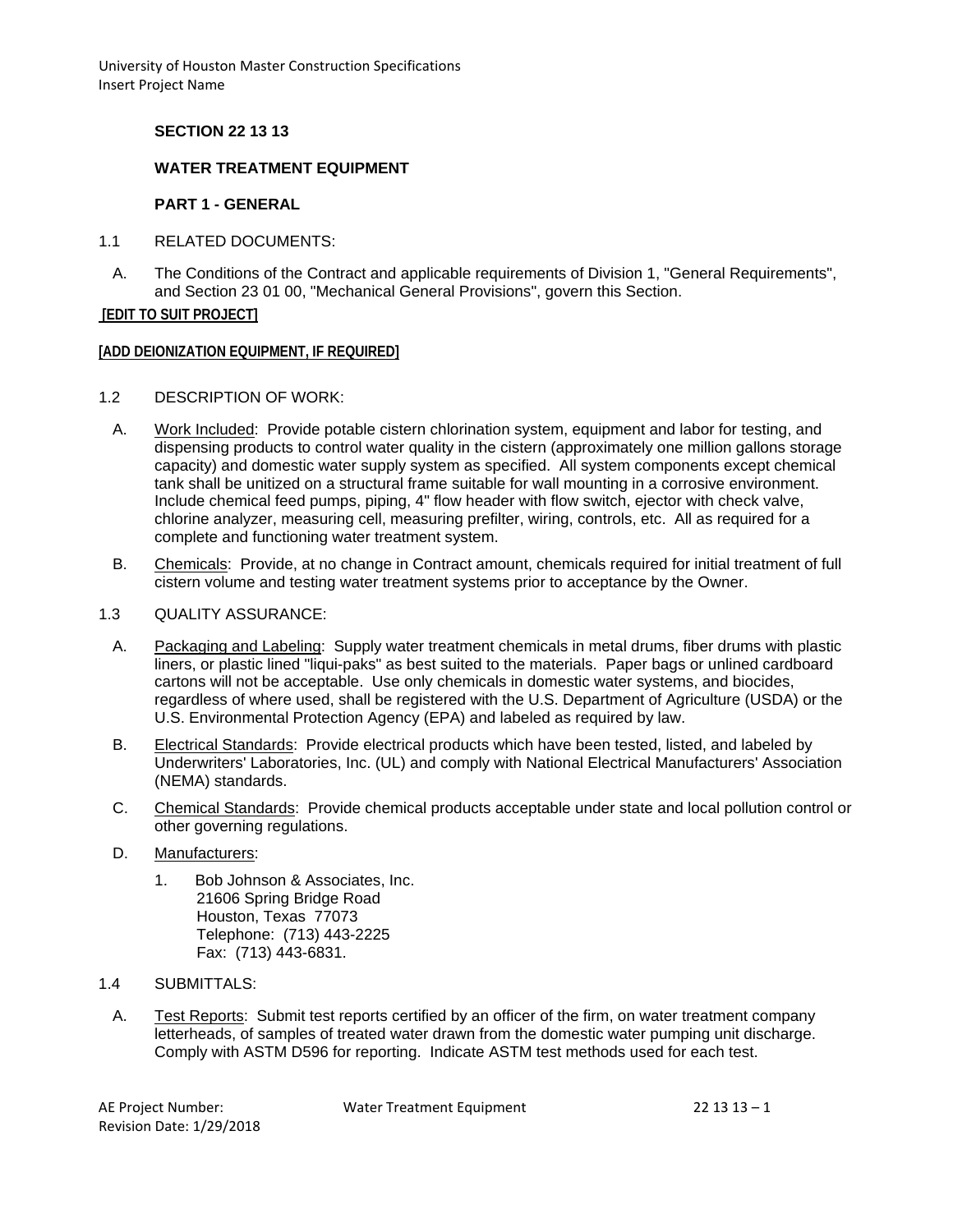- B. Shop Drawings: Submit Show Drawings for each water treatment system. Show wiring, piping and tubing sizes, fittings, accessories, valves, connections, and manufacturer's product data for all components.
- C. Instructions: Provide operation and maintenance instructions for each water treatment system; include one set in each Owner's Manual and deliver one set to Owner's operating personnel.
- D. Additional information as required in Section 23 01 00.
- 1.5 PRODUCT DELIVERY, STORAGE AND HANDLING:
	- A. Deliver water treatment products in factory-fabricated water-resistant wrapping.
	- B. Handle water treatment products carefully to avoid damage to material component, enclosure and finish.
	- C. Store water treatment products in a clean, dry space and protect from the weather.

## **PART 2 - PRODUCTS**

- 2.1 POTABLE CISTERN WATER SYSTEM:
	- A. General: Provide a complete factory-fabricated automatic potable cistern water treatment system designed to monitor, record, and control residual chlorine content.
	- B. Chemical Feed Pumps: Provide two each piston diaphragm metering pumps (one online and one stand-by) as manufactured by Alldos or approved equal suitable for 120 volt operation. The pump shall have a maximum feed rate as required, and a maximum back pressure rating of 145 psi. The pump shall come with a double diaphragm for extra protection against damage and an audible alarm to sound when the pump is not working. The pump output will be adjusted manually and have a set point between 0% and 100% for stroke control. The pumps shall have PVC heads, an ejector with check valve, foot valve, and all necessary connections to the chemical storage tank. The pump shall be designed to handle up to a 30% solution of sodium hypochlorite.
	- C. Chemical Storage Tank: The tank shall be a polyethylene storage tank with a bolt-down gasketed gastight cover. The cover will be equipped with gastight inlet and outlet vent connections. The tank shall come with graduated gallon markings on the side. A low level switch and alarm shall be provided and connected to the chemical feed pumps.
	- D. Chlorine Analyzer: Provide an Alldos analyzer and indicator. The analyzer shall measure the chlorine level between zero and 2 PPM and come with a two point controller for minimum and maximum feed. Control cables for the analyzer shall be connected to the chemical feed pump(s) to turn the pump(s) on and off as required to maintain the set chlorine level within the cistern. The power supply available is 120 volt, 1-phase, 60 Hz to operate the analyzer.
	- E. Measuring Cell: Provide an Alldos chlorine measuring cell in a glass bowl. The cell will be connected to the chlorine analyzer and operate on a 4-20MA power supply. The water from the recirculating line will pass by the measuring cell at a constant flow of 5 to 6 gallons per hour. The cell shall measure the chlorine level and send a 4-20MA signal to the analyzer. When the chlorine drops below the set point, the analyzer shall signal the chemical feed pumps to come on, and when the set point is reached the pumps shall turn off.
	- F. Measuring Prefilter: A prefilter 10" in length shall be provided ahead and be installed in a clear polypropylene housing. The housing shall contain a 30 micron, 10" nominal polypropylene filter cartridge for sediment removal when the chlorine measuring cell requires calibration. An activated carbon filter shall be installed to remove the chlorine from the incoming water in order to calibrate the cell.
	- G. Piping, fittings, and valves shall be made from Schedule 80 PVC or polypropylene.

|                          | Install ejector, flow switch, and sampling water connection in the 4" PVC flow header. |              |
|--------------------------|----------------------------------------------------------------------------------------|--------------|
| AE Project Number:       | Water Treatment Equipment                                                              | $221313 - 2$ |
| Revision Date: 1/29/2018 |                                                                                        |              |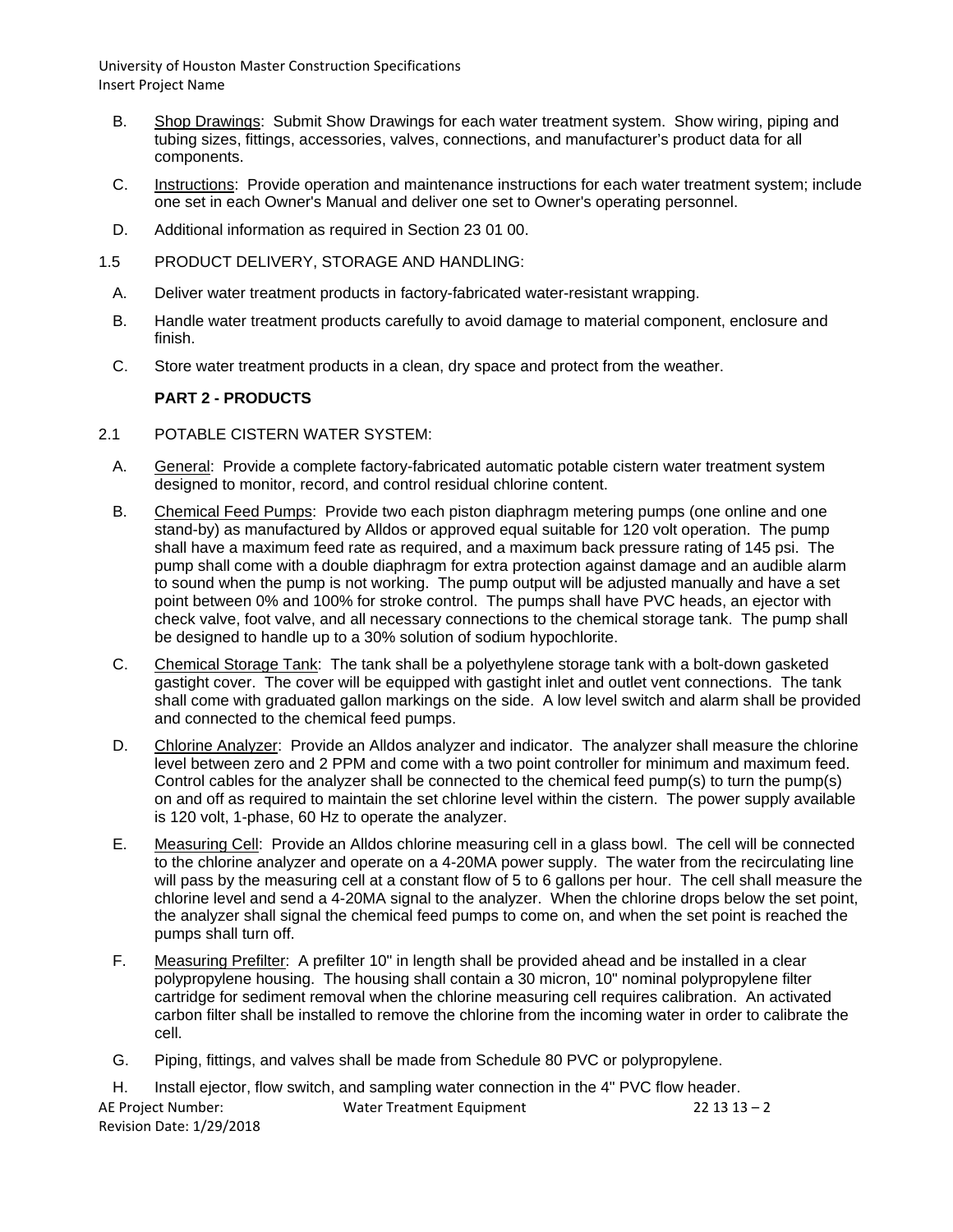- I. Mount all components on the unitized frame such that only the following connections are required:
	- 1. 120 volt single phase power supply.
	- 2. 4" flow header inlet.
	- 3. 4" flow header outlet.
	- 4. Flexible suction tube with foot valve inserted into tank.
	- 5. Discharge to drain.
- J. Controller enclosure shall be NEMA 4X and all interconnecting wiring shall be installed in PVC conduit as required. Control cabinet shall include analyzer, recorder, amplifier, operating lamps, alarm, safeties, controls, auxiliary contacts, etc., all as required for specified system operation. Chemical injection pumps shall be prevented from operating whenever the flow header mounted flow switch indicates a no-flow condition.

# **PART 3 - EXECUTION**

- 3.1 POTABLE CISTERN WATER TREATMENT SYSTEM:
	- A. General: Install potable cistern water treatment system where shown on the Drawings in accordance with manufacturers written instructions.
	- B. Testing Equipment and Reagents: Furnish suitable water treatment testing equipment for each system, complete with apparatus and reagents necessary for operation until acceptance by the Owner.
	- C. Initially treat full volume of cistern then verify system operation to maintain desired chlorine residual content of circulated water.
- 3.2 TESTING:
	- A. Reports: Submit certified test report for each required water performance characteristic. Comply with following ASTM standards, where applicable:
		- 1. ASTM D859 Tests for Silica in Water and Waste Water.
		- 2. ASTM D1067 Tests for Acidity or Alkalinity of Water.
		- 3. ASTM D1068 Tests for Iron in Water and Waste Water.
		- 4. ASTM D1126 Tests for Hardness in Water.
		- 5. ASTM D1128 Identification of Types of Microorganisms and Microscopic Matter in Water and Waste Water.
		- 6. ASTM D3370 Sampling Water.
- 3.3 PERSONNEL TRAINING:
- A. Operator Training: Train Owner's personnel in use and operation of heating water, chilled water and condenser water treating systems, including preparation of chemical solution, if applicable, and charging of the chemical solution reservoir. A Program Administration Manual shall be furnished encompassing all systems covered in this Section of the Specifications.

#### 3.4 SERVICE REPRESENTATIVE:

A. Furnish the services of a qualified service representative to instruct Owner's operating personnel in proper operation and maintenance of water treatment equipment, systems, and tests required. Service representative shall return to the site bimonthly during the guarantee period. At such times, service representative shall check and adjust water treatment system operation, check efficiency of chemicals and chemical applications, and instruct and advise operating personnel.